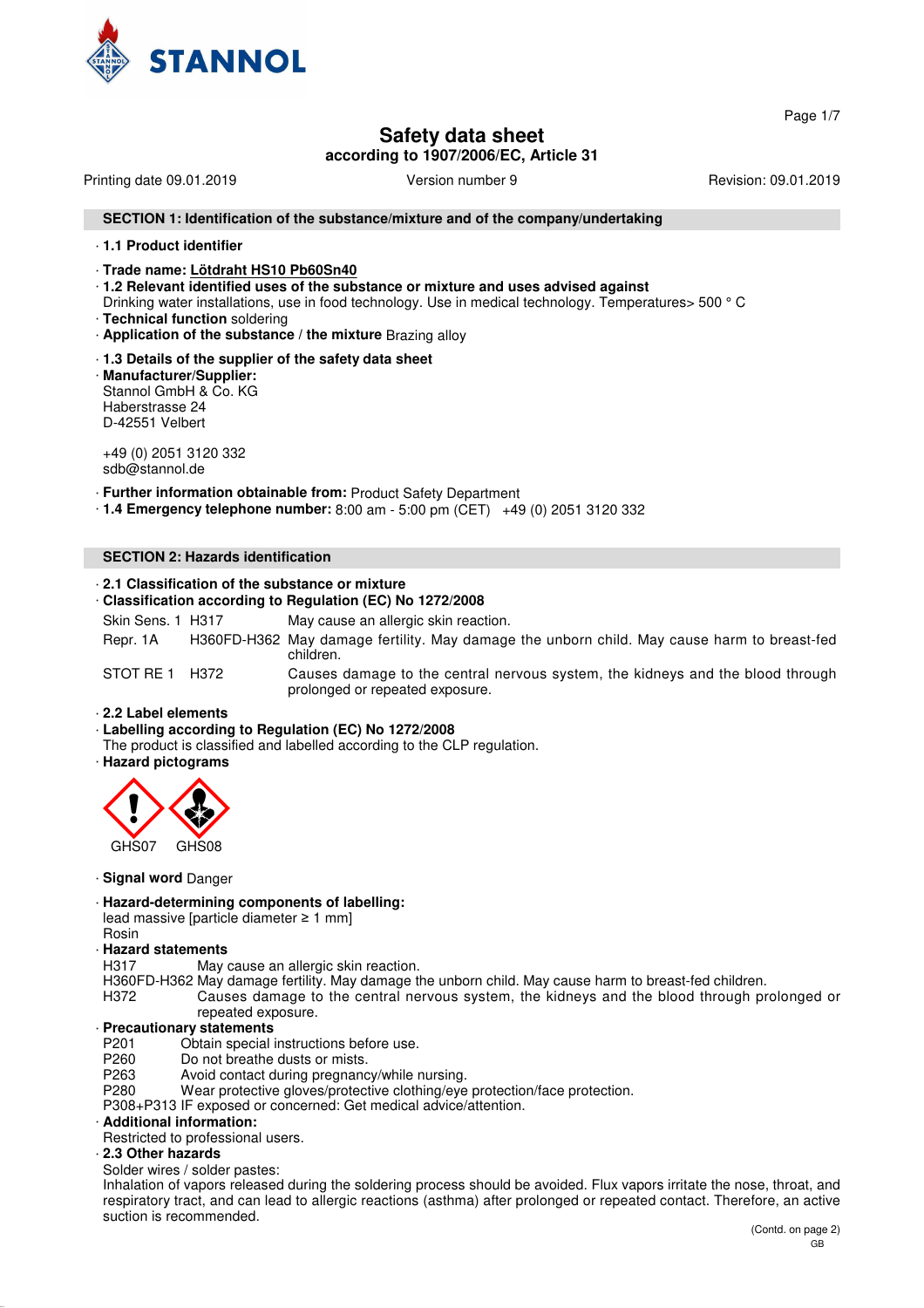

Page 2/7

# **Safety data sheet**

**according to 1907/2006/EC, Article 31**

Printing date 09.01.2019 **Version number 9** Revision: 09.01.2019 **Revision: 09.01.2019** 

## **Trade name: Lötdraht HS10 Pb60Sn40**

(Contd. of page 1)

- After working with the product and before eating, drinking or smoking, wash your hands with soap and water. Do not heat above 500 °C. Keep out of the reach of children. May cause occupational asthma · **Results of PBT and vPvB assessment** · **PBT:** Not applicable.
- · **vPvB:** Not applicable.

#### **SECTION 3: Composition/information on ingredients**

#### · **3.2 Mixtures**

· **Description:** Mixture of substances listed below with nonhazardous additions.

| · Dangerous components:              |                                                          |            |  |
|--------------------------------------|----------------------------------------------------------|------------|--|
| CAS: 7439-92-1                       | lead massive [particle diameter $\geq 1$ mm]             | 40-80%     |  |
|                                      | EINECS: 231-100-4 Repr. 1A, H360FD-H362; STOT RE 1, H372 |            |  |
| CAS: 7440-31-5                       | tin                                                      | $25 - 55%$ |  |
| EINECS: 231-141-8                    |                                                          |            |  |
| CAS: 8050-09-7                       | Rosin                                                    | ≤2.5%      |  |
| EINECS: 232-475-7 Skin Sens. 1, H317 |                                                          |            |  |

#### · **SVHC**

CAS: 7439-92-1 lead massive [particle diameter ≥ 1 mm]

· **Additional information:** For the wording of the listed hazard phrases refer to section 16.

#### **SECTION 4: First aid measures**

#### · **4.1 Description of first aid measures**

· **General information:**

Symptoms of poisoning may even occur after several hours; therefore medical observation for at least 48 hours after the accident.

- · **After inhalation:**
- Supply fresh air and to be sure call for a doctor.
- In case of unconsciousness place patient stably in side position for transportation.
- · **After skin contact:** Immediately wash with water and soap and rinse thoroughly.
- · **After eye contact:** Rinse opened eye for several minutes under running water.
- · **After swallowing:** If symptoms persist consult doctor.
- · **4.2 Most important symptoms and effects, both acute and delayed** No further relevant information available.
- · **4.3 Indication of any immediate medical attention and special treatment needed**

No further relevant information available.

#### **SECTION 5: Firefighting measures**

- · **5.1 Extinguishing media**
- · **Suitable extinguishing agents:** Use fire extinguishing methods suitable to surrounding conditions.

· **5.2 Special hazards arising from the substance or mixture**

During heating or in case of fire poisonous gases are produced.

· **5.3 Advice for firefighters**

· **Protective equipment:** Mouth respiratory protective device.

# **SECTION 6: Accidental release measures**

#### · **6.1 Personal precautions, protective equipment and emergency procedures** Ensure adequate ventilation

Wear protective clothing.

· **6.2 Environmental precautions:** No special measures required.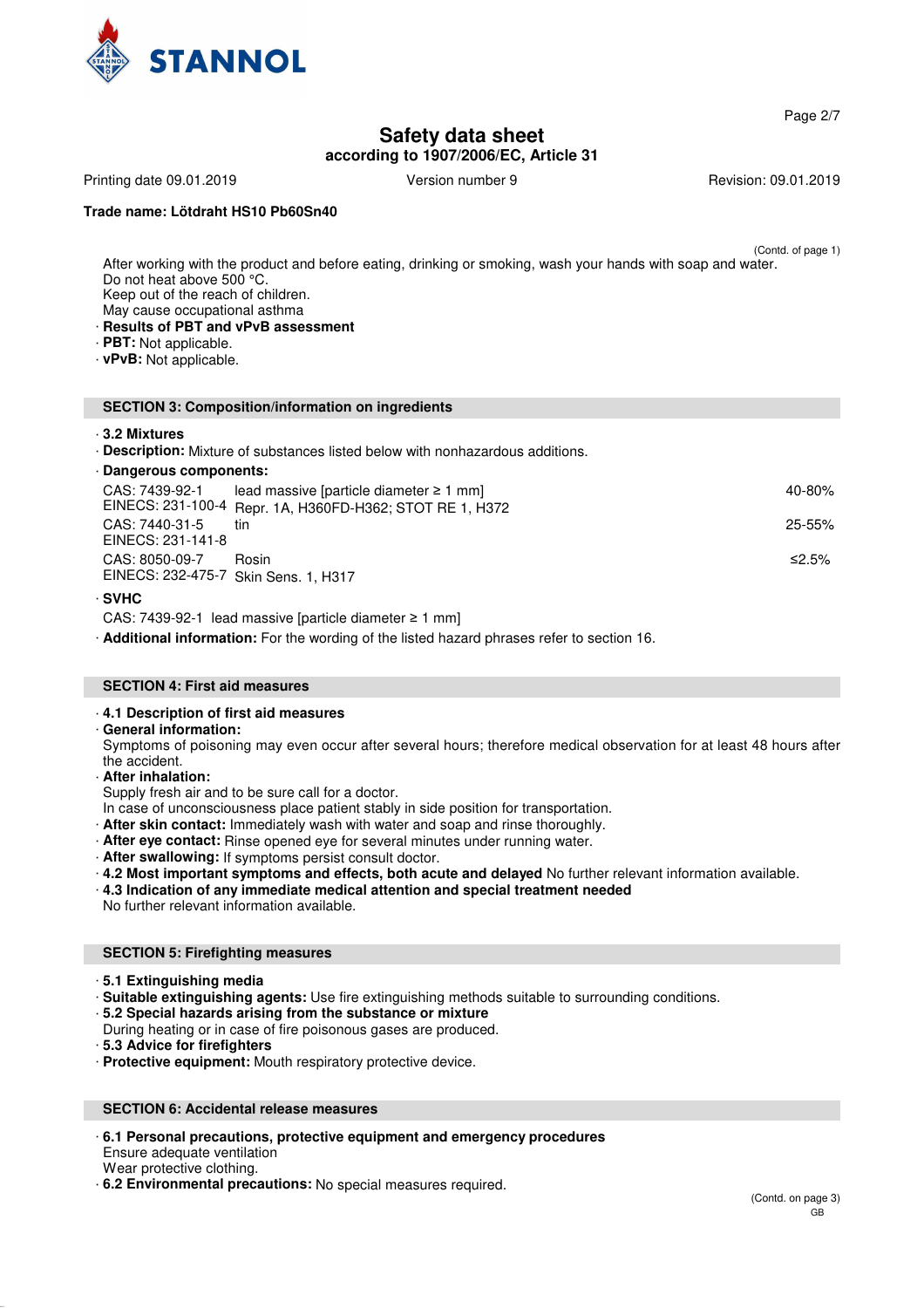

**Safety data sheet**

**according to 1907/2006/EC, Article 31**

Printing date 09.01.2019 **Version number 9** Revision: 09.01.2019 **Revision: 09.01.2019** 

**Trade name: Lötdraht HS10 Pb60Sn40**

(Contd. of page 2)

### · **6.3 Methods and material for containment and cleaning up:**

Dispose contaminated material as waste according to item 13.

- Ensure adequate ventilation.
- · **6.4 Reference to other sections**

See Section 7 for information on safe handling.

See Section 8 for information on personal protection equipment.

See Section 13 for disposal information.

### **SECTION 7: Handling and storage**

### · **7.1 Precautions for safe handling**

Ensure good ventilation/exhaustion at the workplace.

Open and handle receptacle with care.

· **Information about fire - and explosion protection:** Keep respiratory protective device available.

- · **7.2 Conditions for safe storage, including any incompatibilities**
- · **Storage:**
- · **Requirements to be met by storerooms and receptacles:** No special requirements.
- · **Information about storage in one common storage facility:** Not required.
- · **Further information about storage conditions:** None.

· **7.3 Specific end use(s)** No further relevant information available.

### **SECTION 8: Exposure controls/personal protection**

· **Additional information about design of technical facilities:** No further data; see item 7.

· **8.1 Control parameters**

· **Ingredients with limit values that require monitoring at the workplace:**

**CAS: 7439-92-1 lead massive [particle diameter** ≥ **1 mm]**

BOELV (EU) Long-term value: 0.15 mg/m<sup>3</sup> as Pb

## **CAS: 8050-09-7 Rosin**

WEL (Great Britain) Short-term value: 0.15 mg/m<sup>3</sup> Long-term value: 0.05 mg/m<sup>3</sup> Sen

· **Additional information:** The lists valid during the making were used as basis.

- · **8.2 Exposure controls**
- · **Personal protective equipment:**
- · **General protective and hygienic measures:**

Keep away from foodstuffs, beverages and feed. Immediately remove all soiled and contaminated clothing Wash hands before breaks and at the end of work. Store protective clothing separately.

#### · **Respiratory protection:**

- Not necessary if room is well-ventilated.
- Use suitable respiratory protective device in case of insufficient ventilation.

· **Protection of hands:**



Protective gloves

Rubber gloves

Synthetic rubber gloves

To avoid skin problems reduce the wearing of gloves to the required minimum.

The glove material has to be impermeable and resistant to the product/ the substance/ the preparation.

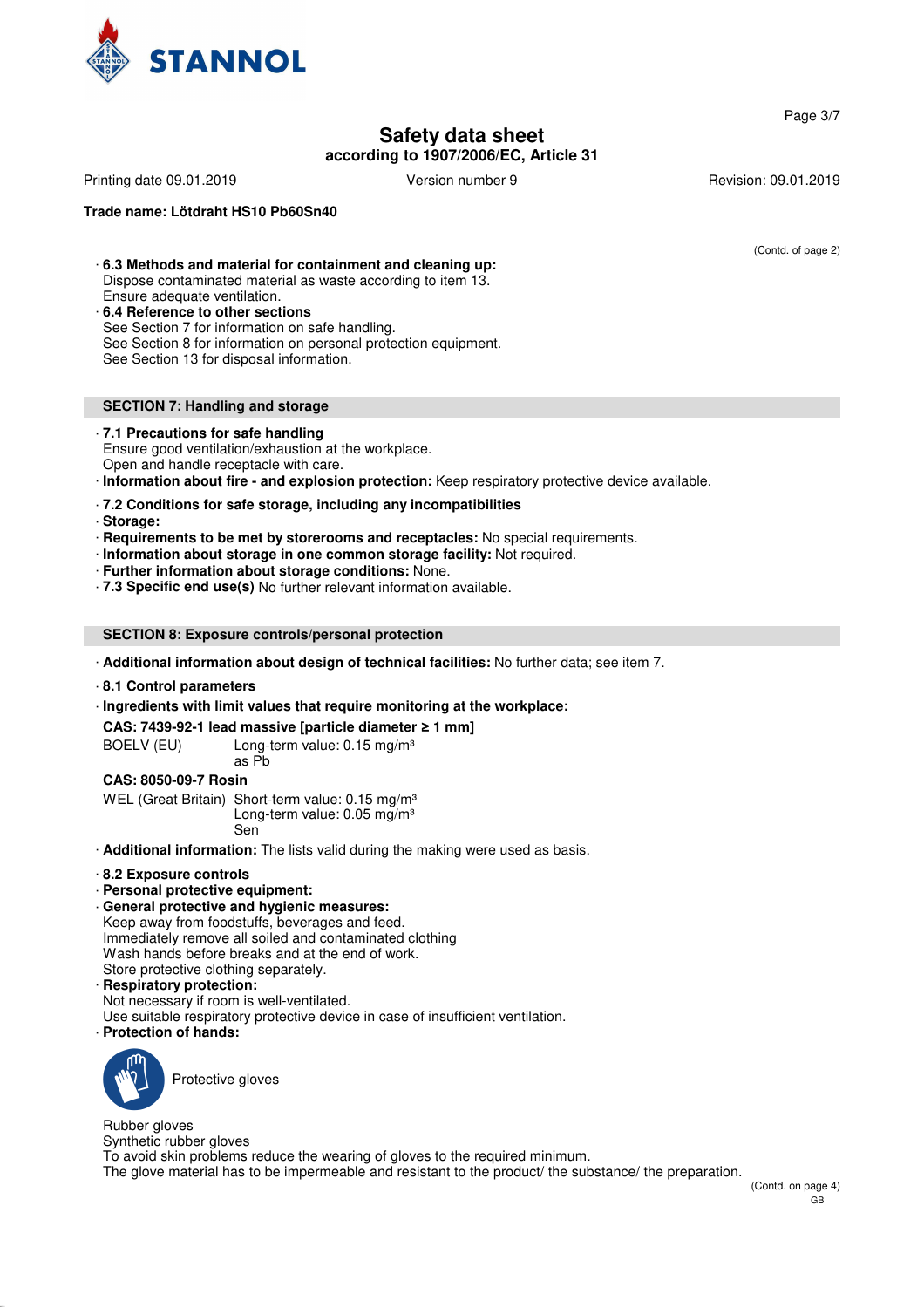

Page 4/7

# **Safety data sheet according to 1907/2006/EC, Article 31**

Printing date 09.01.2019 **Version number 9** Revision: 09.01.2019 **Revision: 09.01.2019** 

## **Trade name: Lötdraht HS10 Pb60Sn40**

(Contd. of page 3)

Due to missing tests no recommendation to the glove material can be given for the product/ the preparation/ the chemical mixture.

Selection of the glove material on consideration of the penetration times, rates of diffusion and the degradation · **Material of gloves**

The selection of the suitable gloves does not only depend on the material, but also on further marks of quality and varies from manufacturer to manufacturer. As the product is a preparation of several substances, the resistance of the glove material can not be calculated in advance and has therefore to be checked prior to the application.

#### · **Penetration time of glove material**

The exact break through time has to be found out by the manufacturer of the protective gloves and has to be observed.

· **Eye protection:** Safety glasses

## **SECTION 9: Physical and chemical properties**

#### · **9.1 Information on basic physical and chemical properties**

| <b>General Information</b><br>· Appearance:                                                                    |                                                                          |
|----------------------------------------------------------------------------------------------------------------|--------------------------------------------------------------------------|
| Form:                                                                                                          | Rope                                                                     |
| Colour:<br>Odour:                                                                                              | Grey<br>Characteristic                                                   |
| Odour threshold:                                                                                               | Not determined.                                                          |
| · pH-value:                                                                                                    | Not applicable.                                                          |
| Change in condition<br>Melting point/freezing point:<br>Initial boiling point and boiling range: Undetermined. | Undetermined.                                                            |
| · Flash point:                                                                                                 | Not applicable.                                                          |
| · Flammability (solid, gas):                                                                                   | Not determined.                                                          |
| Decomposition temperature:                                                                                     | Not determined.                                                          |
| · Auto-ignition temperature:                                                                                   | Product is not selfigniting.                                             |
| <b>Explosive properties:</b>                                                                                   | Product does not present an explosion hazard.                            |
| <b>Explosion limits:</b><br>Lower:<br>Upper:                                                                   | Not determined.<br>Not determined.                                       |
| · Vapour pressure:                                                                                             | Not applicable.                                                          |
| · Density:<br>· Relative density<br>· Vapour density<br><b>Evaporation rate</b>                                | Not determined.<br>Not determined.<br>Not applicable.<br>Not applicable. |
| · Solubility in / Miscibility with<br>water:                                                                   | Insoluble.                                                               |
| · Partition coefficient: n-octanol/water:                                                                      | Not determined.                                                          |
| · Viscosity:<br>Dynamic:<br>Kinematic:                                                                         | Not applicable.<br>Not applicable.                                       |
| · Solvent content:                                                                                             |                                                                          |
| Solids content:<br>⋅ 9.2 Other information                                                                     | 100.0 $%$<br>No further relevant information available.                  |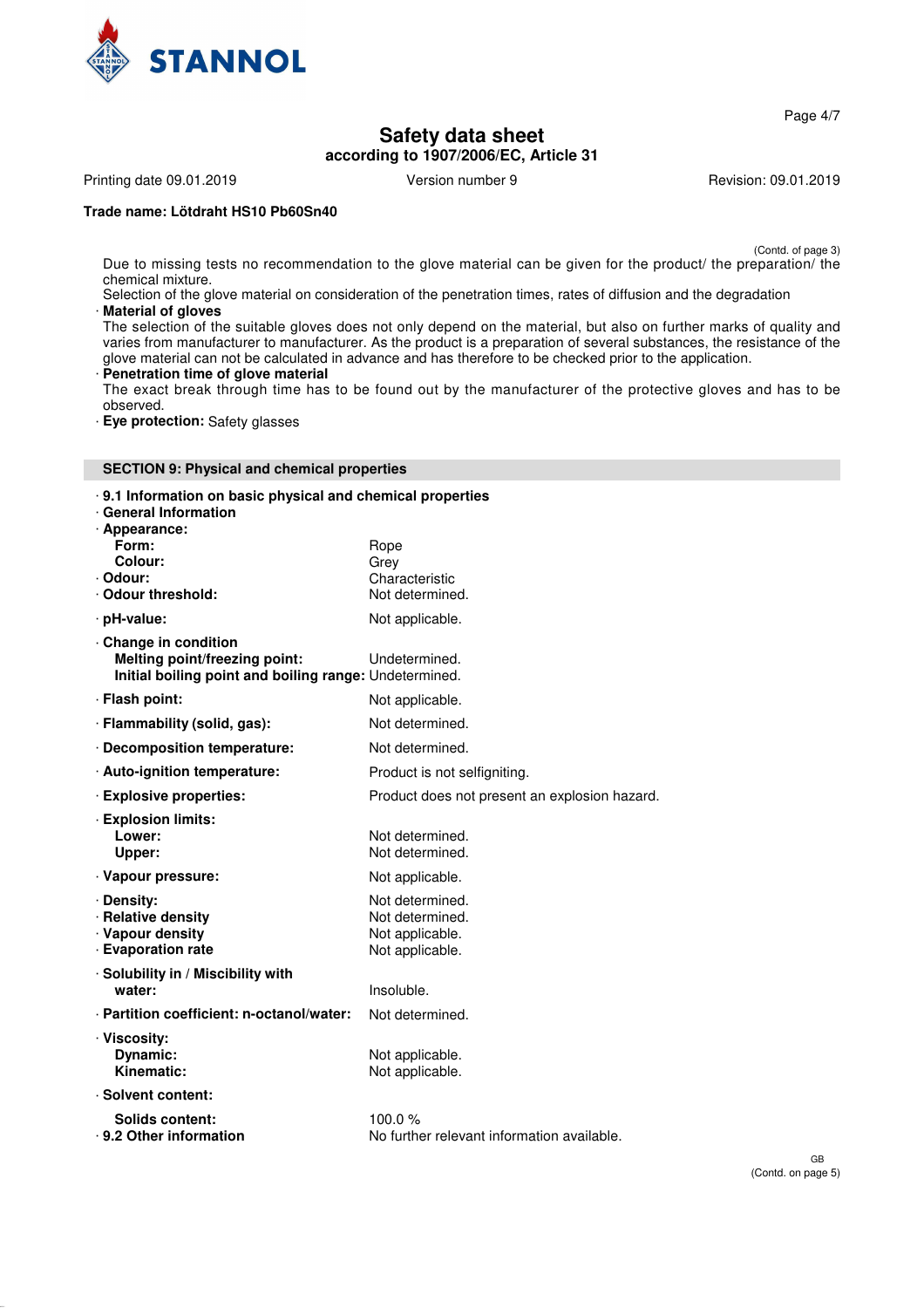

Page 5/7

# **Safety data sheet according to 1907/2006/EC, Article 31**

Printing date 09.01.2019 **Version number 9** Revision: 09.01.2019 **Revision: 09.01.2019** 

**Trade name: Lötdraht HS10 Pb60Sn40**

(Contd. of page 4)

### **SECTION 10: Stability and reactivity**

· **10.1 Reactivity** No further relevant information available.

- · **10.2 Chemical stability**
- · **Thermal decomposition / conditions to be avoided:** No decomposition if used according to specifications.
- · **10.3 Possibility of hazardous reactions** No dangerous reactions known.
- · **10.4 Conditions to avoid** No further relevant information available.
- · **10.5 Incompatible materials:** No further relevant information available.
- · **10.6 Hazardous decomposition products:** No dangerous decomposition products known.

#### **SECTION 11: Toxicological information**

- · **11.1 Information on toxicological effects**
- · **Acute toxicity** Based on available data, the classification criteria are not met.
- · **Primary irritant effect:**
- · **Skin corrosion/irritation** Based on available data, the classification criteria are not met.
- · **Serious eye damage/irritation** Based on available data, the classification criteria are not met.
- · **Respiratory or skin sensitisation**
- May cause an allergic skin reaction.
- · **CMR effects (carcinogenity, mutagenicity and toxicity for reproduction)**
- Germ cell mutagenicity Based on available data, the classification criteria are not met.
- · **Carcinogenicity** Based on available data, the classification criteria are not met.
- **Reproductive toxicity**
- May damage fertility. May damage the unborn child. May cause harm to breast-fed children.
- · **STOT-single exposure** Based on available data, the classification criteria are not met.
- · **STOT-repeated exposure**
- Causes damage to the central nervous system, the kidneys and the blood through prolonged or repeated exposure. · **Aspiration hazard** Based on available data, the classification criteria are not met.

# **SECTION 12: Ecological information**

- · **12.1 Toxicity**
- · **Aquatic toxicity:** No further relevant information available.
- · **12.2 Persistence and degradability** No further relevant information available.
- · **12.3 Bioaccumulative potential** No further relevant information available.
- · **12.4 Mobility in soil** No further relevant information available.
- · **Additional ecological information:**
- · **General notes:** Not hazardous for water.
- · **12.5 Results of PBT and vPvB assessment**
- · **PBT:** Not applicable.
- · **vPvB:** Not applicable.
- · **12.6 Other adverse effects** No further relevant information available.

#### **SECTION 13: Disposal considerations**

#### · **13.1 Waste treatment methods**

· **Recommendation**

Must not be disposed together with household garbage. Do not allow product to reach sewage system.

· **Uncleaned packaging:**

· **Recommendation:** Disposal must be made according to official regulations.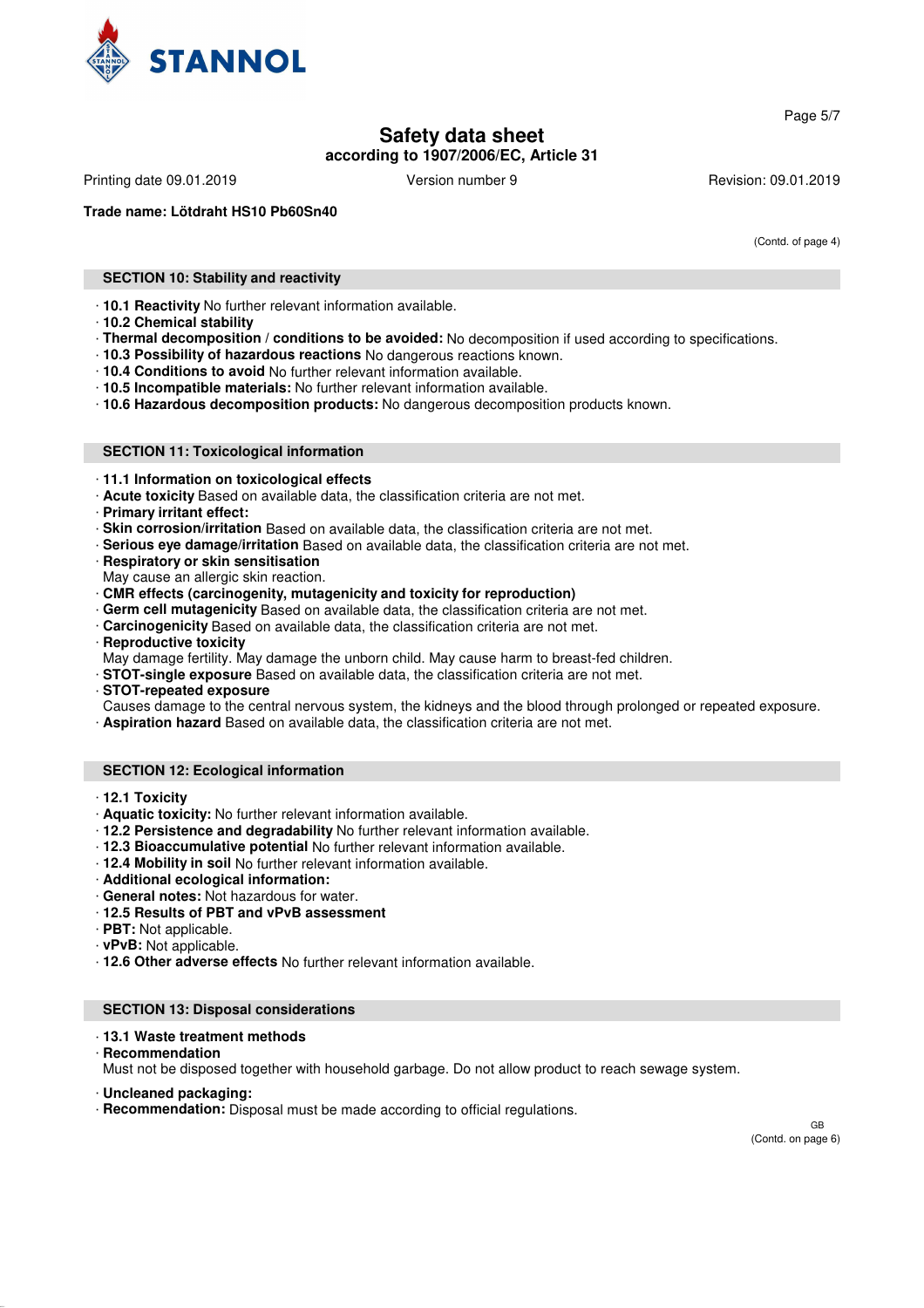

**Safety data sheet according to 1907/2006/EC, Article 31** Page 6/7

Printing date 09.01.2019 **Version number 9** Revision: 09.01.2019 **Revision: 09.01.2019** 

**Trade name: Lötdraht HS10 Pb60Sn40**

(Contd. of page 5)

| <b>SECTION 14: Transport information</b>                                   |                 |
|----------------------------------------------------------------------------|-----------------|
| ⋅14.1 UN-Number<br>· ADR, ADN, IMDG, IATA                                  | not regulated   |
| 14.2 UN proper shipping name<br>· ADR, ADN, IMDG, IATA                     | not regulated   |
| ⋅ 14.3 Transport hazard class(es)                                          |                 |
| · ADR, ADN, IMDG, IATA<br>· Class                                          | not regulated   |
| 14.4 Packing group<br>· ADR, IMDG, IATA                                    | not regulated   |
| 14.5 Environmental hazards:                                                | Not applicable. |
| 14.6 Special precautions for user                                          | Not applicable. |
| 14.7 Transport in bulk according to Annex II of Marpol<br>and the IBC Code | Not applicable. |
| · UN "Model Regulation":                                                   | not regulated   |

# **SECTION 15: Regulatory information**

· **15.1 Safety, health and environmental regulations/legislation specific for the substance or mixture**

· **Directive 2012/18/EU**

· **Named dangerous substances - ANNEX I** None of the ingredients is listed.

· **REGULATION (EC) No 1907/2006 ANNEX XVII** Conditions of restriction: 30, 63

· **National regulations:**

· **Other regulations, limitations and prohibitive regulations**

· **Substances of very high concern (SVHC) according to REACH, Article 57**

CAS: 7439-92-1 lead massive [particle diameter ≥ 1 mm]

· **15.2 Chemical safety assessment:** A Chemical Safety Assessment has not been carried out.

#### **SECTION 16: Other information**

This information is based on our present knowledge. However, this shall not constitute a guarantee for any specific product features and shall not establish a legally valid contractual relationship.

#### · **Relevant phrases**

H317 May cause an allergic skin reaction.

- H360FD May damage fertility. May damage the unborn child.<br>H362 May cause harm to breast-fed children.
- H362 May cause harm to breast-fed children.<br>H372 Causes damage to the central nervou
- Causes damage to the central nervous system, the kidneys and the blood through prolonged or repeated exposure.
- · **Department issuing SDS:** Product Safety Department

#### · **Contact:** Hr. Dörr

## · **Abbreviations and acronyms:**

ADR: Accord européen sur le transport des marchandises dangereuses par Route (European Agreement concerning the International Carriage of Dangerous Goods by Road)

IMDG: International Maritime Code for Dangerous Goods

IATA: International Air Transport Association GHS: Globally Harmonised System of Classification and Labelling of Chemicals

EINECS: European Inventory of Existing Commercial Chemical Substances ELINCS: European List of Notified Chemical Substances

CAS: Chemical Abstracts Service (division of the American Chemical Society)

PBT: Persistent, Bioaccumulative and Toxic

SVHC: Substances of Very High Concern

vPvB: very Persistent and very Bioaccumulative